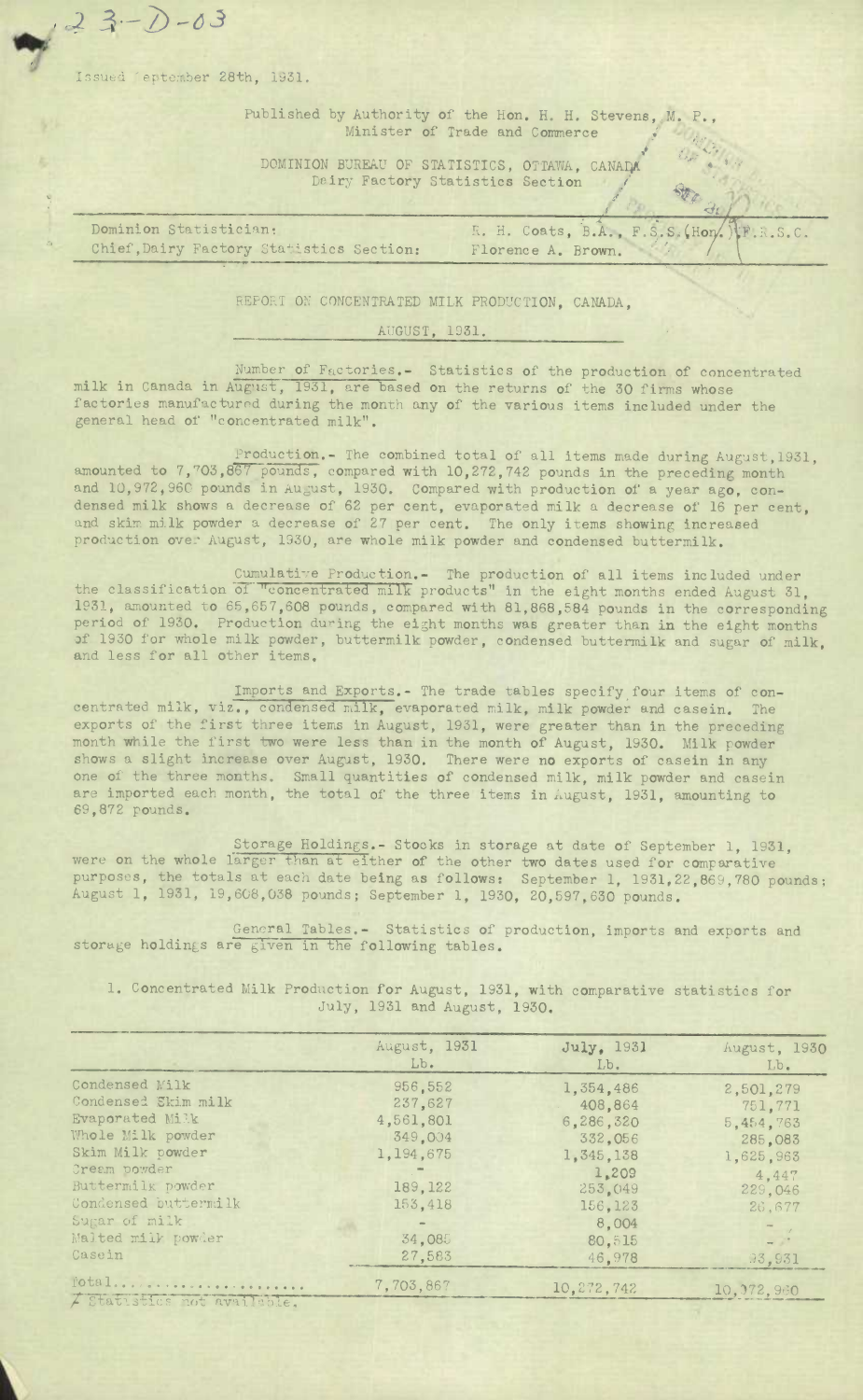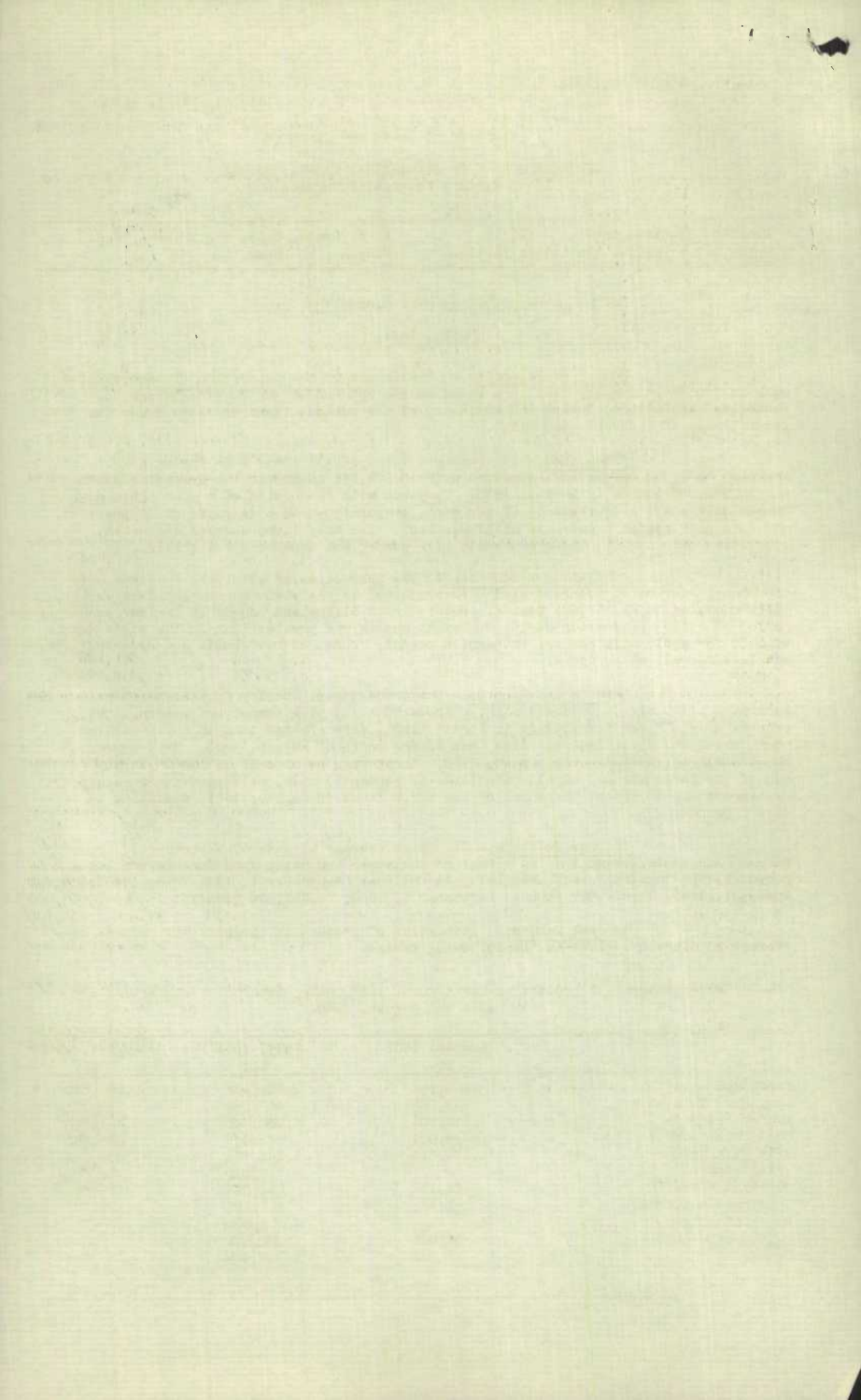Cumulative Production of Concentrated Milk for the eight months ended August 31, 1931, with comparative statistics for the eight months ended August 31, 1930.

|                                           | 1931<br>Lbs.            | 1930<br>Lbs.            |
|-------------------------------------------|-------------------------|-------------------------|
| Condensed milk                            | 10,401,718              | 14,882,351              |
| Condensed skim milk<br>Evaporated milk    | 2,669,318<br>35,834.721 | 6,349,285<br>43,984,864 |
| Evaporated skim milk<br>Whole milk powder | 265,109<br>2,340,729    | 288,551<br>2,074,834    |
| Skim milk powder                          | 10,373,344              | 11,561,003              |
| Cream powder<br>Buttermilk powder         | 39,058<br>1,546,585     | 84.005<br>1,088,248     |
| Condensed buttermilk<br>Sugar of milk     | 1,143,935<br>112.031    | 571.569<br>93.419       |
| Malted milk                               | 254,733<br>676,327      | 890,455                 |
| Casein<br>TO TA Lore                      | 65,657,608              | 81,868,584              |

 $3.5$ Production by months of the Three Principal Items, viz., Condensed Milk, Evaporated Milk and Skim Milk Powder, for the period January to August, 1931.

|                        | Condensed Milk<br>Evaporated Milk<br>$Lb$ .<br>I.b. |           | Skim Milk<br>Powder<br>I.b. |  |
|------------------------|-----------------------------------------------------|-----------|-----------------------------|--|
| January                | 880,885                                             | 1,757,323 | 893.144                     |  |
| Februa <sup>.</sup> J. | 801,263                                             | 1,825,740 | 947.133                     |  |
| March                  | 1,261.039                                           | 2,538,051 | 1,157,730                   |  |
| April                  | 1,522,699                                           | 4,259,870 | 1,377,918                   |  |
| May                    | 1,909,252                                           | 6.465.431 | 1,756,571                   |  |
| June                   | 1.715.542                                           | 8,140,185 | 1,701,035                   |  |
| July                   | 1,354,486                                           | 6,286,320 | 1,345,138                   |  |
| August                 | 956.552                                             | 4.561.801 | 1,194,675                   |  |

Imports and Exports of Concentrated flilk Products, August, 1931, with comparative statistics for July, 1931, and August, 1930.

|                                                            | Quantity Imported                        |                          |                                                                        | Quantity Exported                      |                                                              |
|------------------------------------------------------------|------------------------------------------|--------------------------|------------------------------------------------------------------------|----------------------------------------|--------------------------------------------------------------|
|                                                            | Aug.<br>1931<br>Lb.                      | July,<br>1931<br>Lb.     | Aug.<br>1930<br>Lb.                                                    | Aug.<br>1931<br>$Lb$ .                 | Aug.<br>July<br>1930<br>1931<br>Lb.<br>Lb.                   |
| Condensed milk<br>Evaporated milk<br>Milk powder<br>Casein | 515<br>$\blacksquare$<br>66.336<br>3.021 | 1,567<br>2,661<br>19,850 | 9,261<br>$\overline{\phantom{a}}$<br>$\overline{\phantom{a}}$<br>4,673 | 912,300<br>676,200<br>247,700<br>$ \,$ | 669.700 1.188.500<br>650,200 1,298,500<br>242,900<br>241,800 |

Concentrated Milk Products in Cold Storage Warehouses, September 1, 1931, with comparative statistics for August 1, 1931 and Sept. 1, 1930.

|                                                                                                                           | September 1, 1931 August 1, 1931                                          |                                                              | September 1, 1930                                 |
|---------------------------------------------------------------------------------------------------------------------------|---------------------------------------------------------------------------|--------------------------------------------------------------|---------------------------------------------------|
|                                                                                                                           | $Lb$ .                                                                    | $Lb$ .                                                       | $Lb$ .                                            |
| Condensed whole milk<br>Evaporated whole milk<br>Evaporated skim milk<br>Whole milk powder<br>Skim milk powder<br>Caseir. | 1,375,029<br>14, 424, 136<br>807.703<br>1,757,490<br>3,889,057<br>616,385 | 1,220,527<br>11,598,902<br>1,544,693<br>4,539,916<br>714.000 | 2,546,032<br>14,516,684<br>1,263,849<br>2.271.085 |

 $28/9/31/4$ .

**t** 

P